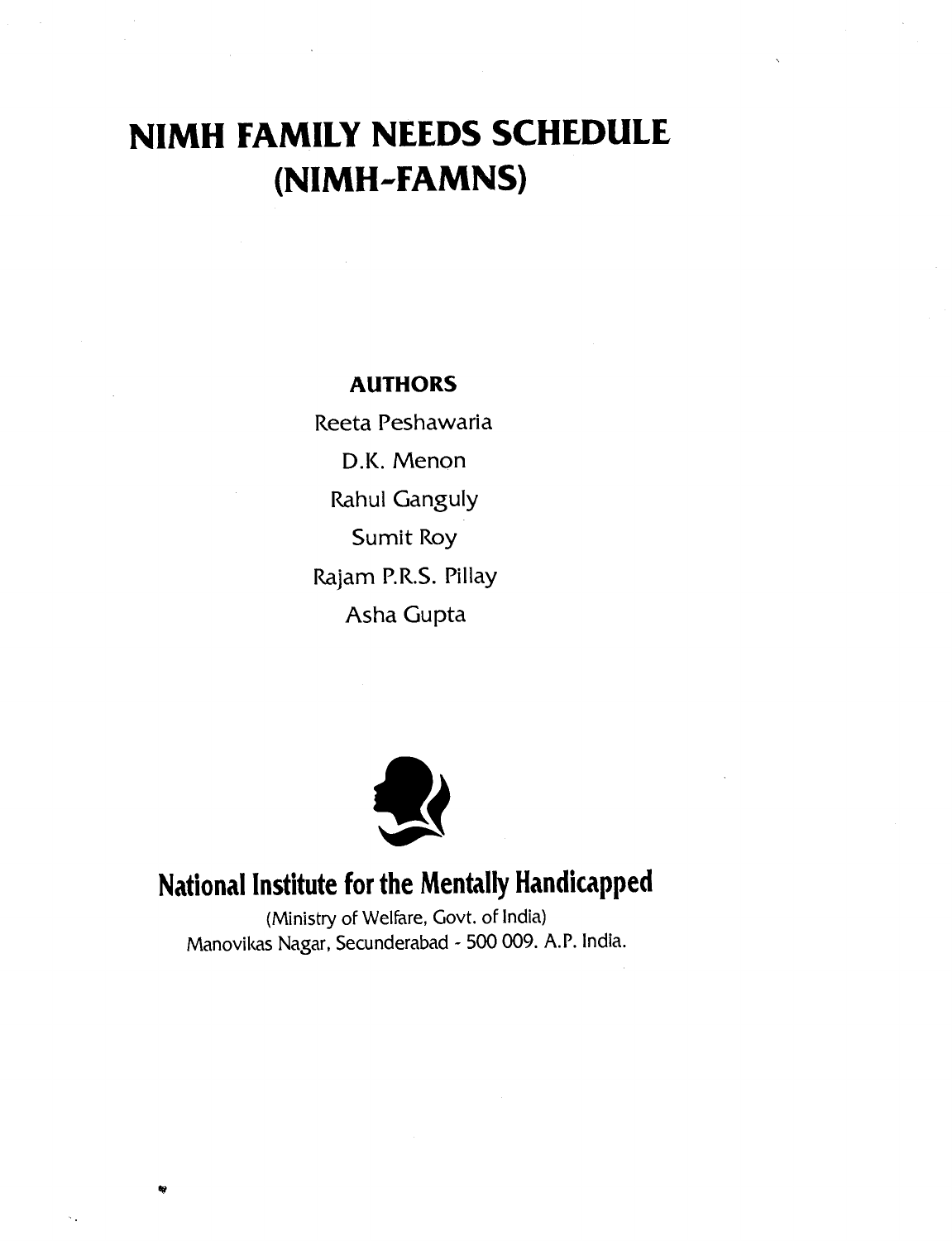# NIMH FAMILY NEEDS SCHEDULE (NIMH-FAMNS)

### AUTHORS

Reeta Peshawaria D.K. Menon Rahul Ganguly Sumit Roy Rajam P.R.S. Pillay Asha Gupta



# National Institute for the Mentally Handicapped

(Ministry of Welfare, Govt. of India) Manovikas Nagar, Secunderabad - 500 009. A.P. India.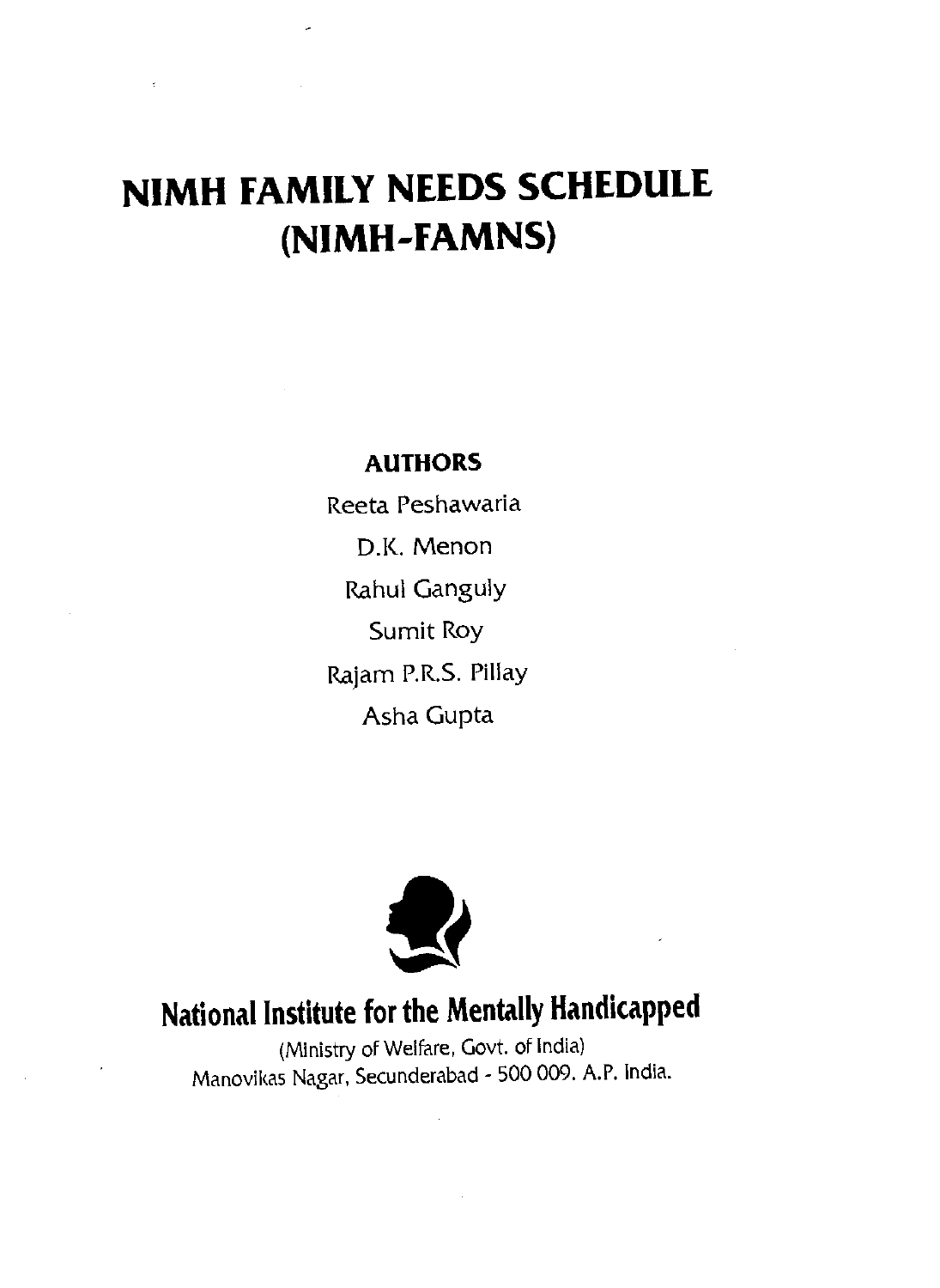© National Institute for the Mentally Handicapped (NIMH)<br>Secunderabad - 500 009. A.P. India. 1995 ISBN 81 - 86594 - 00 -

 $\sim$ 

 $\bar{z}$ 

 $\ddot{\phantom{1}}$ 

 $\sim$ 

 $\bar{z}$ 

 $\cdot$ 

Printed at: G. A. GRAPHICS 11-6-872/A, Baig Island, Lakdikapul, Hydcrabad-500 004. India Phones :312202/226681

 $\hat{A}$ 

 $\mathcal{L}_{\rm{max}}$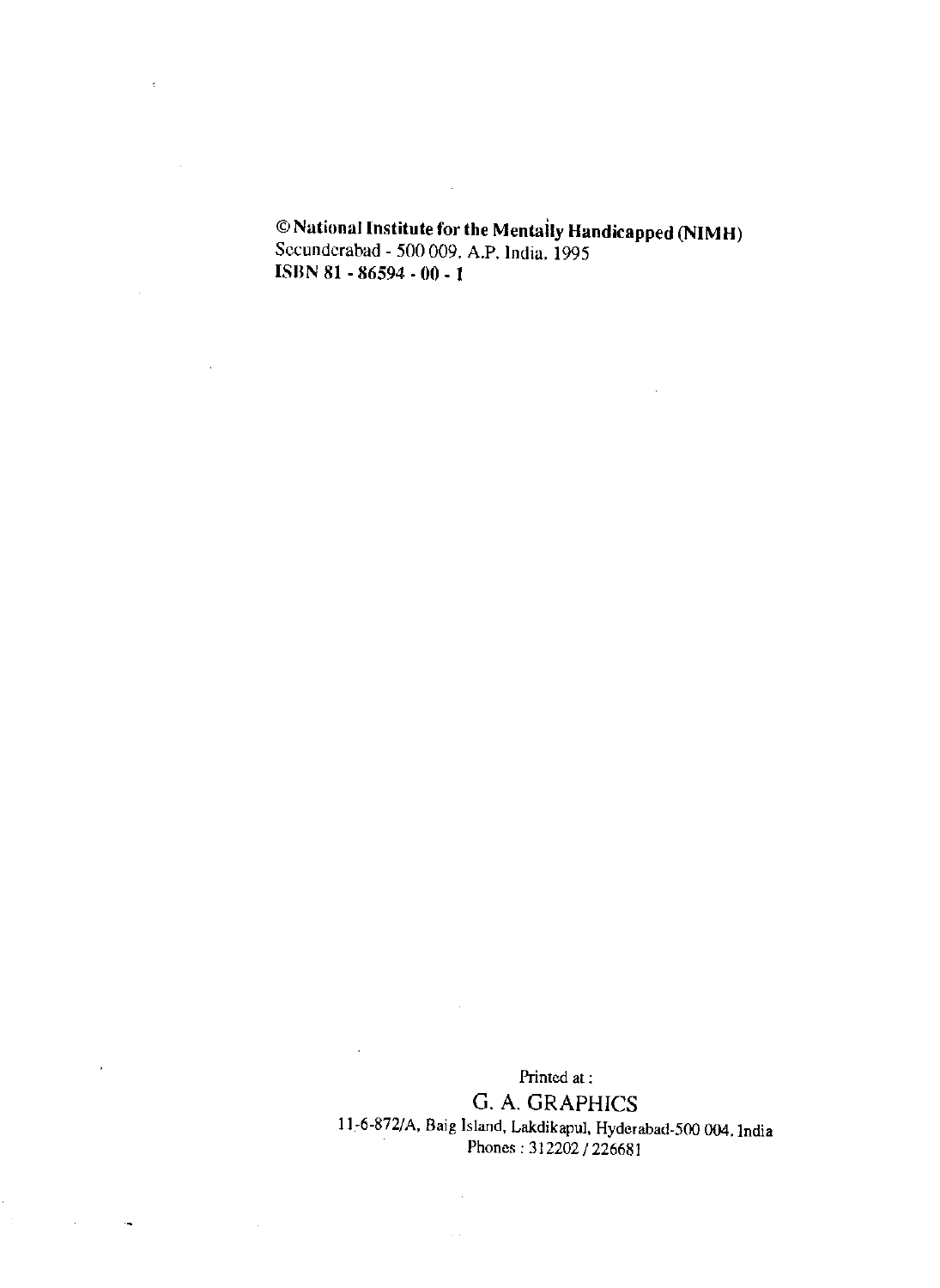### INTRODUCTION

NIMH Family Needs Schedule (NIMH - FAMNS) has been developed as part of the multi-centered project "Strengthening Families: Identifying and meeting information needs of families having individuals with mental retardation" funded by the National Institute for the Mentally Handicapped, Secunderabad in the year 1993-94. A need was felt to develop a semi-structured interview schedule (NIMH-FAMNS) which could be used for the following purposes:

- 1) To identify needs of the Indian families having mentally retarded individuals,
- 2) To help prioritise the needs for family intervention.
- 3) To help objectively evaluate family intervention programmes.

#### NIMH - FAMNS CONSISTS OF THREE SCHEDULES

- 1. NIMH FAMILY NEEDS SCHEDULE (PARENTS)
- 2. NIMH FAMILY NEEDS SCHEDULE (SIBLINGS)
- 3. NIMH FAMILY NEEDS SCHEDULE (GRANDPARENTS)

The Schedule was developed using scientific steps. The pilot study to identify the needs of the family members was carried out on 20 families. The final study was conducted on a sample of 120 families. The sample was drawn from four centres based in Secunderabad, Bhopal, Trivandrum and New Delhi. These families represented all cross-sections of low, middle and high socio-economic strata; nuclear and joint families, rural-urban areas. As regards characteristics of children with mental retardation, sample was drawn from all levels of severity and divided in age groups of below 6 years, 7-12 years, 13-18 years and 19 years and above. Thus an effort was made to identify needs of families including, mothers, fathers, brothers, sisters, grand mothers, grand fathers having diverse socio-economic backgrounds from four different cities having children with mental retardation at different ages and severity levels. Methodological data pertaining to the development of NIMH-FAMNS are included in the book "Understanding Indian Families having persons with Mental Retardation (Peshawaria, et aI., 1995) NIMH publication.

3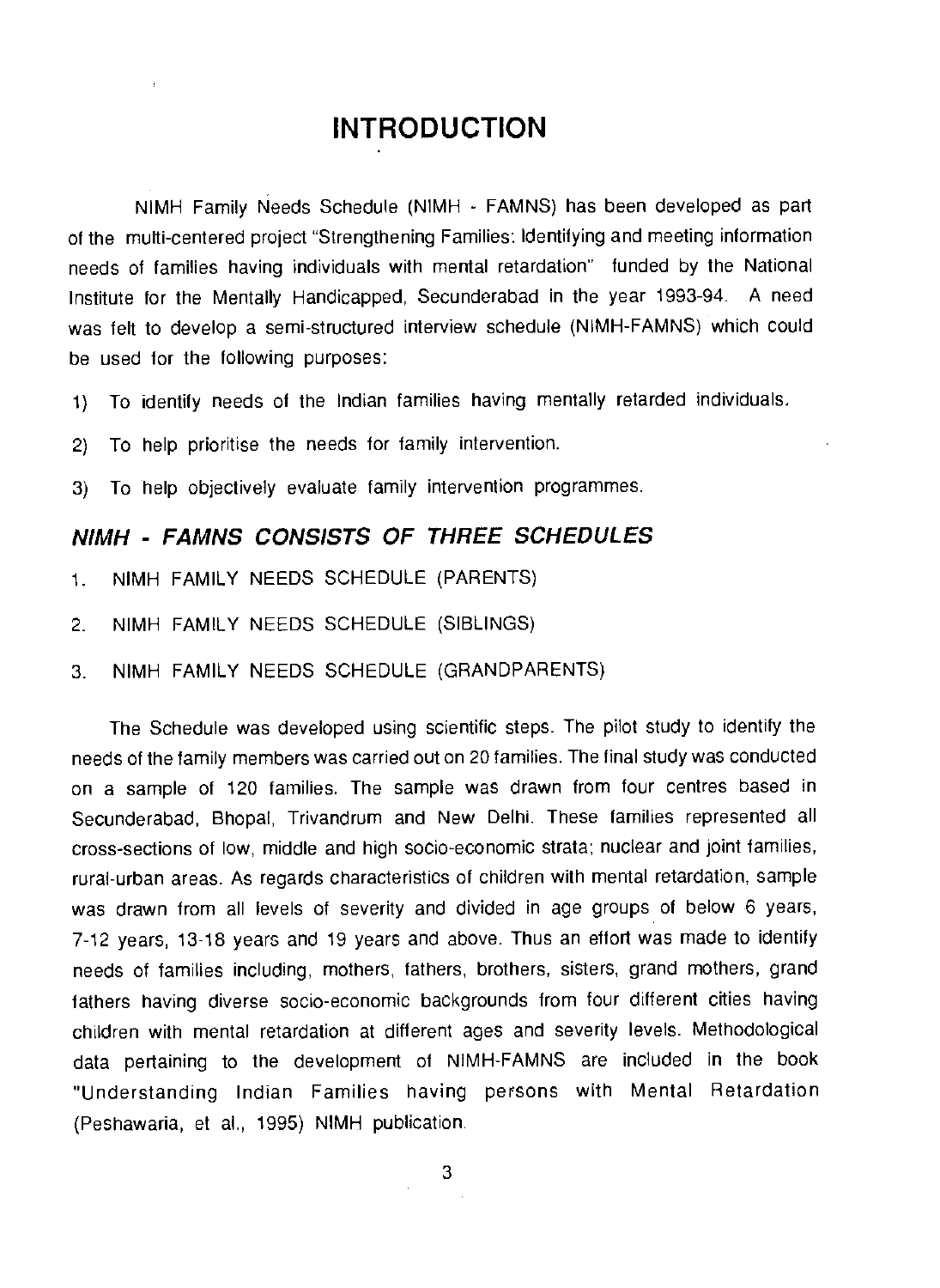### IDENTIFICATION DATA SHEET

Name of the Interviewer

Position held:

Name of the Institute

Date:

#### CHILD CHARACTERISTICS

Name :

Age :

Sex :

Level of Mental Retardation

#### **FAMILY CHARACTERISTICS**

Total family income

Type of family: nuclear / non-nuclear

 $\mathbf{r}$ 

Family status : intact / broken

Address and Telephone No.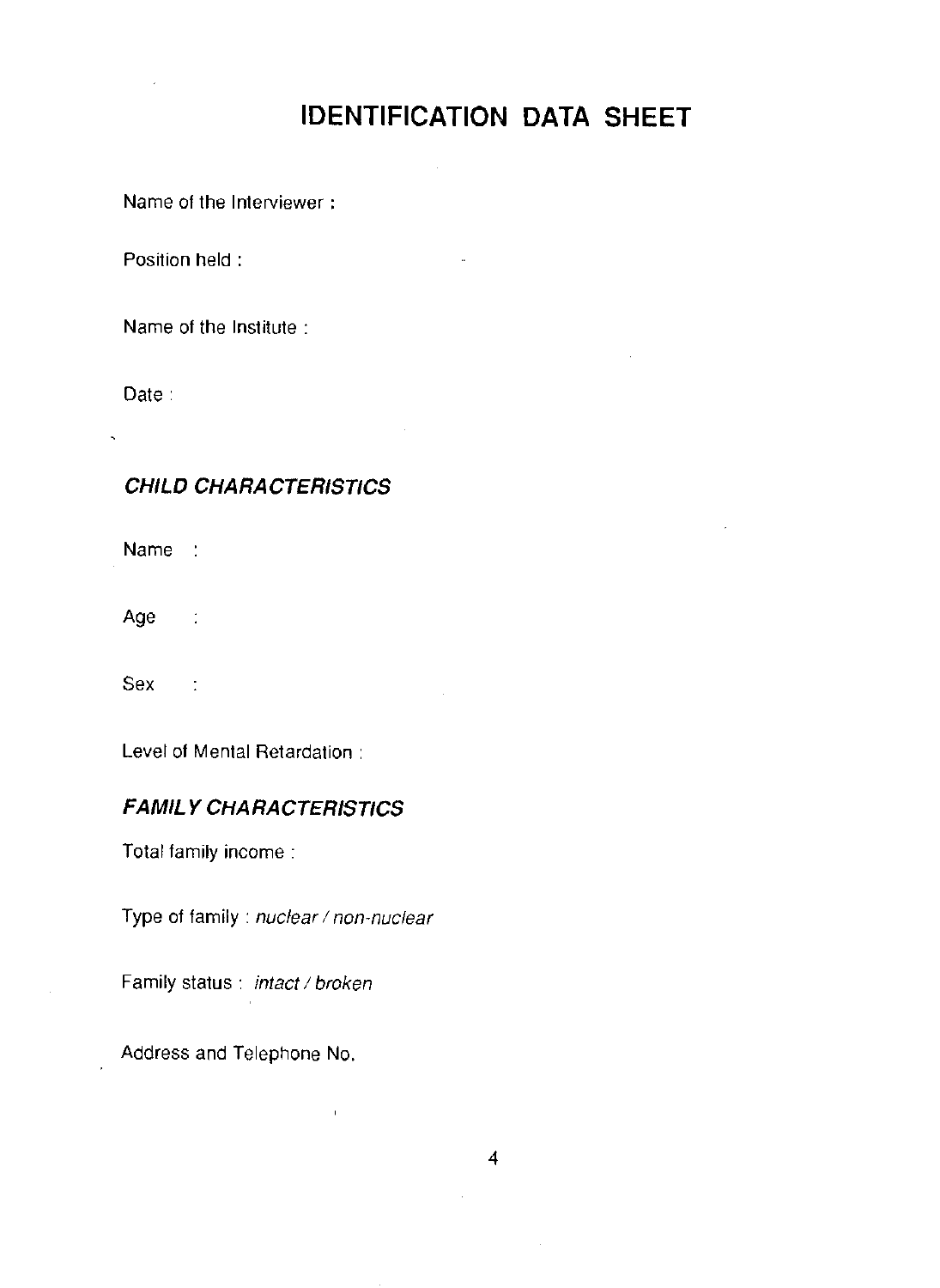### GUIDELINES FOR ADMINISTRATION AND SCORING OF NIMH - FAMNS

It is recommended that the interviewer is trained in 'clinical interview method' before using NIMH-FAMNS. However, this need not to be followed as a strict rule. The following guidelines need to be strictly adhered to by the interviewer.

- 1) The interviewer should be familiar with the family members and the index child with mental retardation to be interviewed to an extent that the respective family members feel comfortable to share their concerns with the interviewer. Hence adequate rapport with the family members is essential before starting to use NIMH-FAMNS.
- 2) The interviewer before starting to use NIMH-FAMNS must inform the concerned respondent that he/she would be asking certain specific questions to understand their present needs because of having a mentally retarded child in the family.
- 3) Consent must be taken to interview each of the respondents separately. Joint interviews with both parents or other respondents should be undertaken only ii family members resist giving independent interviews.
- 4) The questions included in NIMH-FAMNS should be asked in the same sequential order.
- 5) Each question should be asked in such a way that the interviewer does not influence the decision of the concerned respondent.
- 6) Wherever the word "child" or "your child' occurs in the questions included in NIMH-FAMNS the interviewer should replace it with the index child's name.
- 7) Use the 'remarks' column to enter qualitative impressions of concerned family members wherever indicated.

5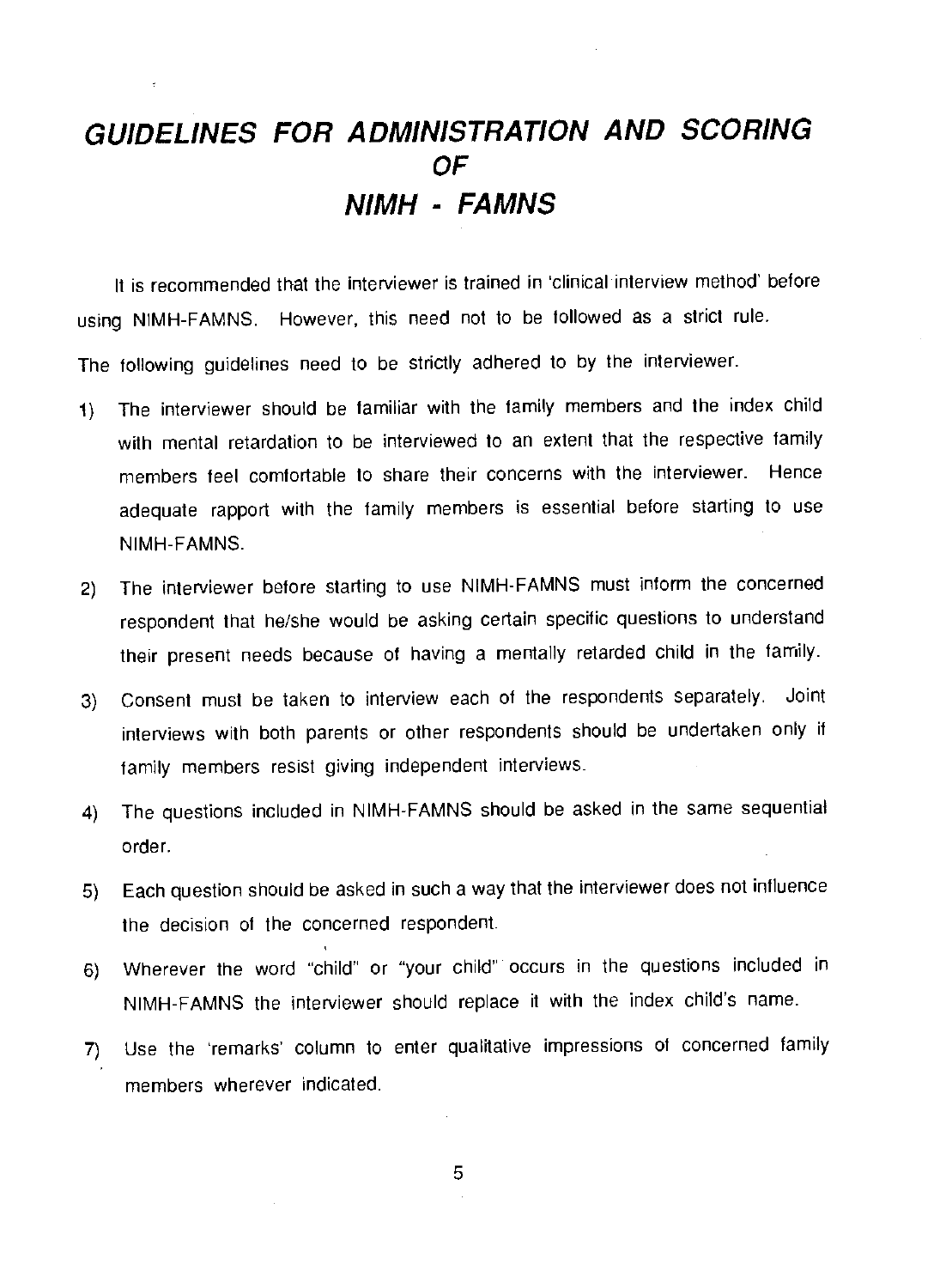8) For each question on NIMH-FAMNS the interviewer must obtain rating from the concerned respondent and enter the score in the appropriate A or B column. Preintervention scores should be entered in column A and post-intervention scores under column B. The following scoring pattern should be followed

Enter 2, it the respondent endorses the particular need item as 'very much';

Enter 1, if the respondent endorses the particular need item as 'little';

Enter 0, if the respondent endorses the particular need item as 'No Need'.

- 9) Enter the total scores of each of the AREAS as also the grand total score obtained by the respondent on NIMH-FAMNS at the appropriate places provided in the schedule.
- 10) Complete the parents needs profile after completing NIMH-FAMNS (parents).
- 11) Select and write goals for family intervention at approprate places provided in the schedule in consultation with the family members.
- 12) Use seperate NIMH-FAMNS schedule for each member of the family.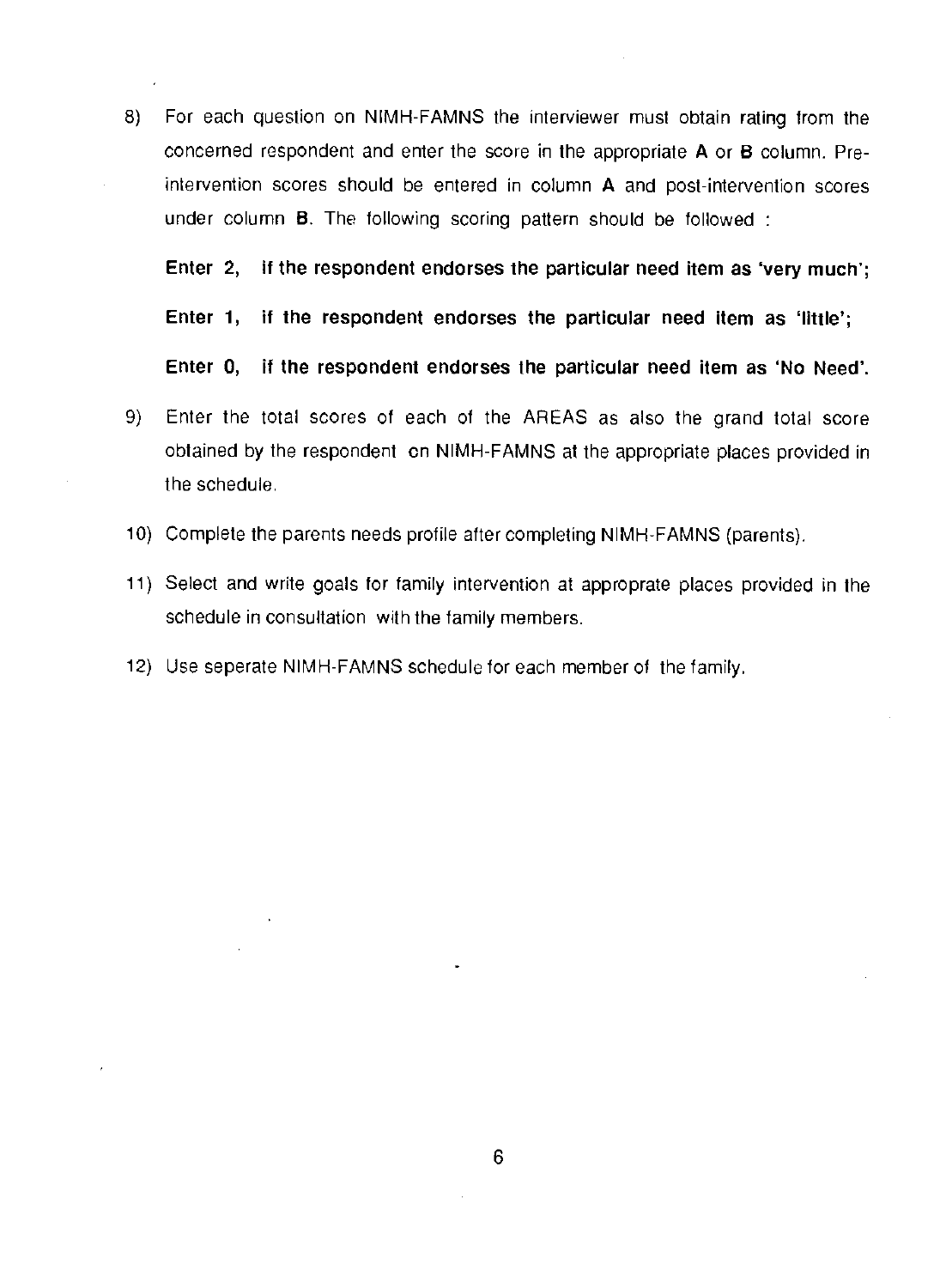### NIMH FAMILY NEEDS SCHEDULE (Parents) NIMH-FAMNS (Parents)

 $\text{DATE}:$ 

| Name:                              |               |             |  |
|------------------------------------|---------------|-------------|--|
| Relationship with the index child: | Mother/Father |             |  |
| Agc.                               | Education:    | Occupation: |  |
| Address for correspondence:        |               |             |  |

#### Scoring: ENTER 2 IF NEED 15 'VERY MUCH" ENTER 1 IF NEED IS "LITTLE" ENTER 0 IF NEED IS "NO NEED"

#### A PRE-INTERVENTION SCORES

B POST-INTERVENTION SCORES

| <b>AREAS/Needs</b>                                                                                                                |   | Scoring | <b>Remarks</b> |
|-----------------------------------------------------------------------------------------------------------------------------------|---|---------|----------------|
|                                                                                                                                   | A | B       |                |
| AREA I - INFORMATION - CONDITION<br>1. Do you need information about your child's condition<br>or disability?                     |   |         |                |
| 2. Do you need information on assessment reports of your<br>child?                                                                |   |         |                |
| 3. Do you need information on what your child will be able to do? $\frac{1}{2}$                                                   |   |         |                |
| 4. Do you need help in identifying child's present<br>characteristics/ features which may have<br>negative effects in the future? |   |         |                |
| 5. Do you need reading materials related to your<br>child's condition ?                                                           |   |         |                |
| 6. Do you need information on nutrition /special dict for<br>vour child?                                                          |   |         |                |
| <b>TOTAL SCORE</b><br>AREA - I                                                                                                    |   |         |                |
| <b>AREA II - CHILD MANAGEMENT</b>                                                                                                 |   |         |                |
| 7. Do you need information about normal child growth and<br>devélopment?                                                          |   |         |                |
| 8. Do you need information on how to bring up<br>your child?                                                                      |   |         |                |
| 9. Do you need help to discipline /handle your child ?                                                                            |   |         |                |
| 10. Do you need help in managing behaviour problems or<br>difficult behaviours in your child?                                     |   |         |                |
| 11. Do you need help in getting your child to cooperate in<br>his/her daily activities?                                           |   |         |                |
| 12. Do you need to know about what teachers/ trainers<br>are teaching / training your child?                                      |   |         |                |
| 13. Do you need to talk with your child's teacher / trainer ?<br>(How often)                                                      |   |         |                |
| 14. Do you need help in deciding to plan for another child ?                                                                      |   |         |                |
| <b>TOTAL SCORE</b><br><b>AREA - II</b>                                                                                            |   |         |                |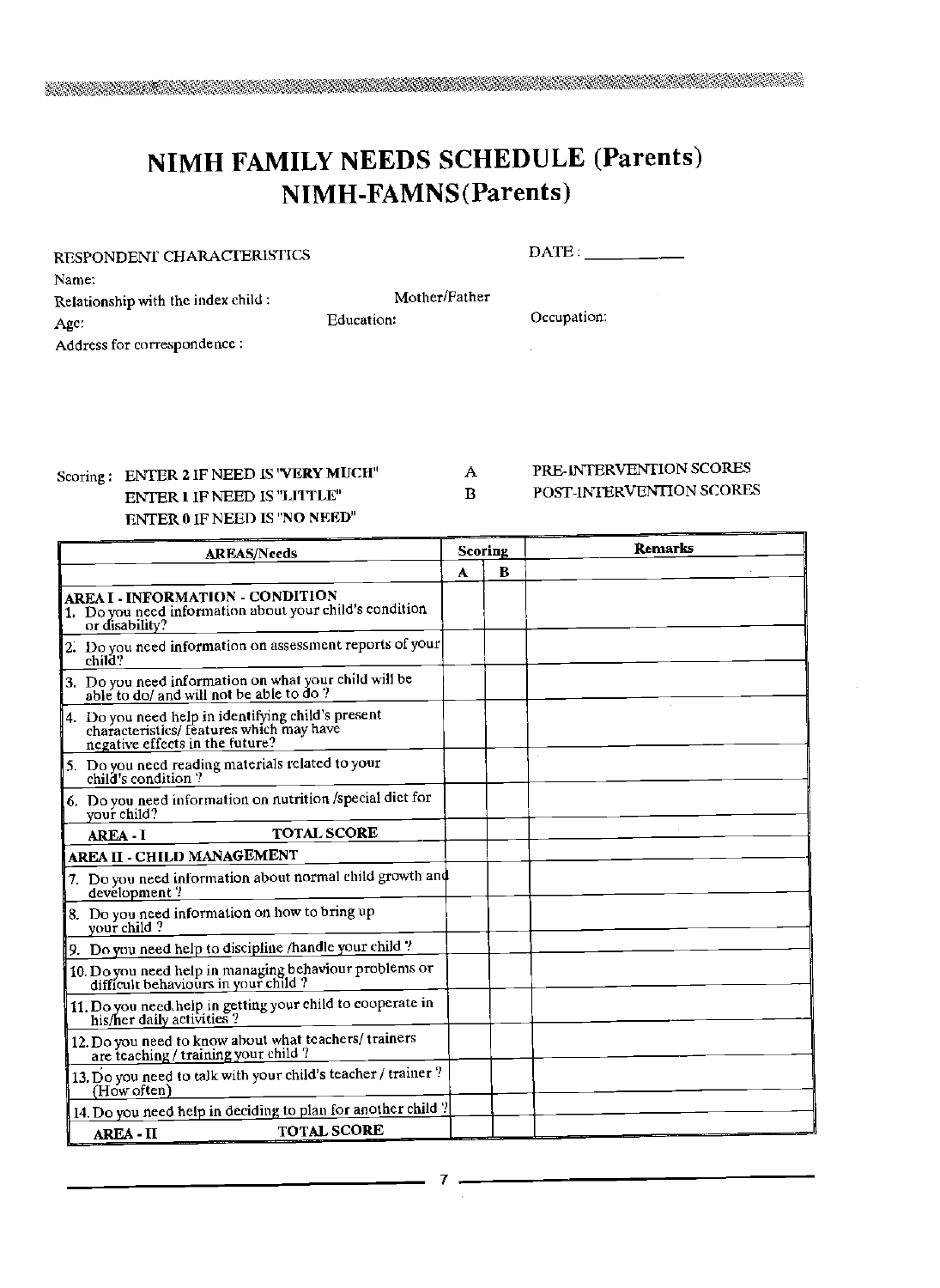$\bar{a}$ 

 $\ddot{\phantom{a}}$ 

| <b>AREAS/Needs</b>                                                                                                                      | Scoring |   | Remarks |
|-----------------------------------------------------------------------------------------------------------------------------------------|---------|---|---------|
| AREA III - FACILITATING INTERACTION                                                                                                     | A       | в |         |
| 15. Do you need information on how to explain your child's<br>condition to (Specify)<br>(a) Spouse                                      |         |   |         |
| (b) Other sibling's                                                                                                                     |         |   |         |
| (c) Significant other members in the family                                                                                             |         |   |         |
| (d) Neighbours and friends                                                                                                              |         |   |         |
| (e) Others                                                                                                                              |         |   |         |
| 16. Do you need help to involve others in mecting service<br>needs of your child? (Specify)<br>(a) Spouse                               |         |   |         |
| $(b)$ Sibling's                                                                                                                         |         |   |         |
| (c) Grandparents                                                                                                                        |         |   |         |
| (d) Significant other members in the family                                                                                             |         |   |         |
| (e) Others                                                                                                                              |         |   |         |
| <b>AREA - III</b><br><b>TOTAL SCORE</b>                                                                                                 |         |   |         |
| AREA IV - SERVICES                                                                                                                      |         |   |         |
| 17. Do you need information on the services that are<br>presently available for your child?                                             |         |   |         |
| 18. Do you need help in deciding which training centre/<br>school to admit your child?                                                  |         |   |         |
| 19. Do you need information from where to procure<br>training materials for your child?                                                 |         |   |         |
| 20. Do you need professionals who could visit your home<br>and train your child ?(how often)<br>Daily/ Thrice a week / Weekly/ Monthly. |         |   |         |
| 21. Do you need information on the effect of admitting<br>your child to special /normal regular school?                                 |         |   |         |
| AREA - IV<br><b>TOTAL SCORE</b>                                                                                                         |         |   |         |
| AREA V VOCATIONAL PLANNING                                                                                                              |         |   |         |
| 22. Do you need help in finding the most appropriate<br>vocation for your child?                                                        |         |   |         |
| <b>AREA - V</b><br><b>TOTAL SCORE</b>                                                                                                   |         |   |         |
| AREA VI - SEXUALITY                                                                                                                     |         |   |         |
| 23. Do you need information on sexuality issues related to<br>your child?                                                               |         |   |         |
| <b>TOTAL SCORE</b><br><b>AREA - VI</b>                                                                                                  |         |   |         |
| AREA VII-MARRIAGE                                                                                                                       |         |   |         |
| 24. Do you need information to marriage issues related to<br>your child?                                                                |         |   |         |
| <b>TOTAL SCORE</b><br><b>AREA - VII</b>                                                                                                 |         |   |         |
| AREA VIII - HOSTEL                                                                                                                      |         |   |         |
| 25. Do you need help in deciding whether to admit or not<br>to admit your child in a hostel?                                            |         |   |         |
| 26. If you have decided to place your child in a hostel, do<br>you need information which hostel you should admit<br>your child ?       |         |   |         |
| <b>AREA - VIII</b><br><b>TOTAL SCORE</b>                                                                                                |         |   |         |
| AREA IX - PERSONAL - EMOTIONAL                                                                                                          |         |   |         |
| 27. Do you need to have more time to self?                                                                                              |         |   |         |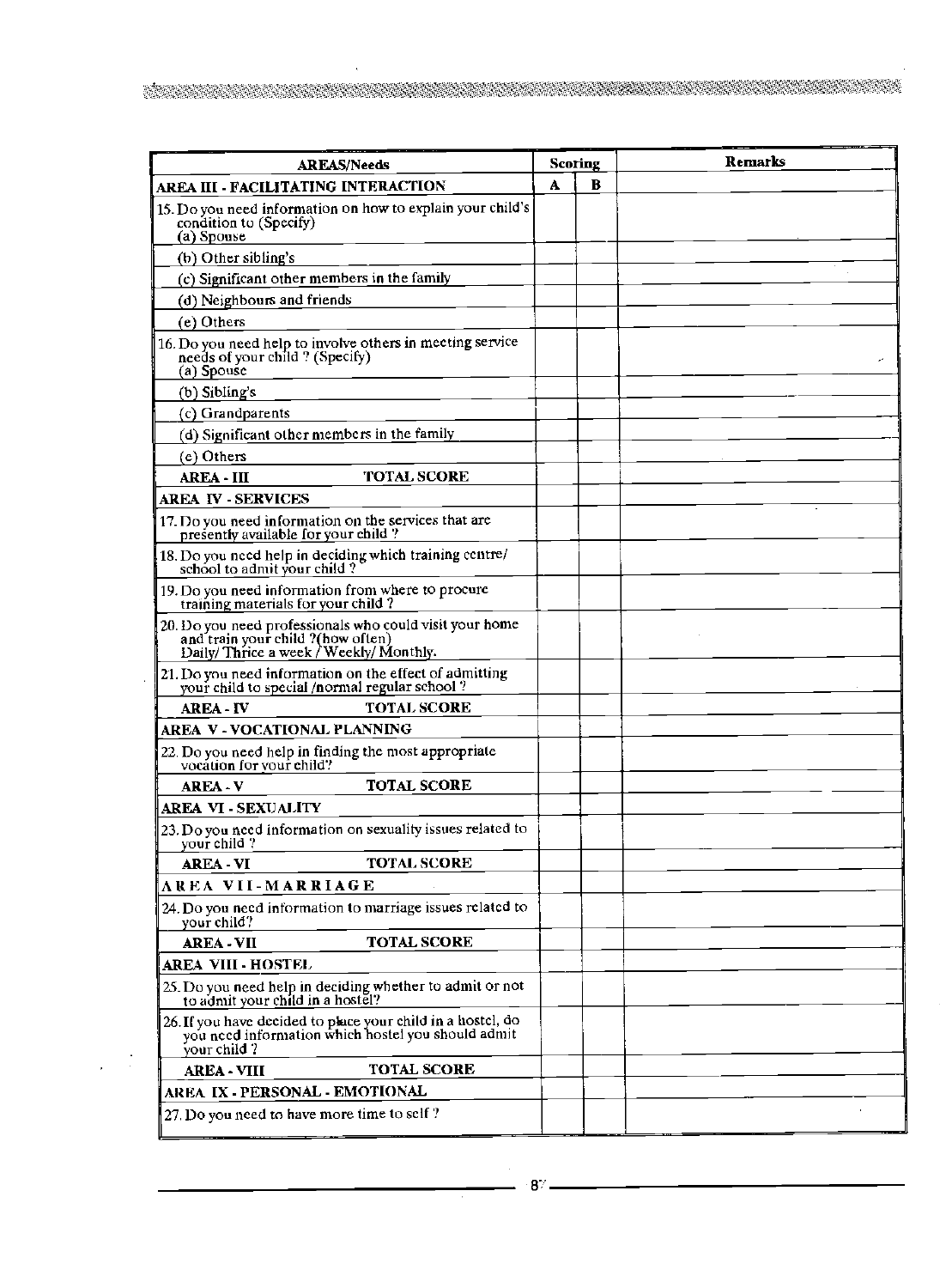$\cdot$ 

| <b>AREAS/Needs</b>                                                                                                                    | Scoring |   | <b>Remarks</b> |
|---------------------------------------------------------------------------------------------------------------------------------------|---------|---|----------------|
|                                                                                                                                       | А       | в |                |
| 28. Do you need to talk to someone about your personal<br>problems?                                                                   |         |   |                |
| 29. Do you need help when you are worried, feel sad or<br>depressed?                                                                  |         |   |                |
| 30. Do you need help to manage your physical health<br>problems?                                                                      |         |   |                |
| <b>AREA - IX</b><br><b>TOTAL SCORE</b>                                                                                                |         |   |                |
| AREA X - PERSONAL - SOCIAL                                                                                                            |         |   |                |
| 31. Do you need to have more friends with whom you can<br>discuss/share joys and sorrows?                                             |         |   |                |
| 32. Do you need to meet and discuss with parents having<br>children with similar conditions?                                          |         |   |                |
| <b>AREA X</b><br><b>TOTAL SCORE</b>                                                                                                   |         |   |                |
| AREA XI -SUPPORT - PHYSICAL                                                                                                           |         |   |                |
| 33. Do you need transportation to take your child from<br>home to school/service centre/training centre and<br>back?                  |         |   |                |
| 34. Do you need somebody to drop and bring back your<br>child from school/ training centre/ service centre?                           |         |   |                |
| 35. Do you need someone/ worker to look after your child<br>at home ?(Specify how often)<br>Daily/ Occasionally/ Part time/ Full time |         |   |                |
| AREA XI<br><b>TOTAL SCORE</b>                                                                                                         |         |   |                |
| AREA XII - FINANCIAL                                                                                                                  |         |   |                |
| 36. Do you need financial help to pay for medical care,<br>medicine, therapy, or any other services your child<br>needs?              |         |   |                |
| 37. Do you need financial help to purchase training<br>materials for your child?                                                      |         |   |                |
| 38. Do you need financial help for mecting any other<br>needs of your child ? (Specify)<br>(a)                                        |         |   |                |
| (b)                                                                                                                                   |         |   |                |
| (c)                                                                                                                                   |         |   |                |
| (d)                                                                                                                                   |         |   |                |
| AREA - XII<br><b>TOTAL SCORE</b>                                                                                                      |         |   |                |
| AREA-XIII - FAMILY RELATIONSHIPS                                                                                                      |         |   |                |
| 39. Do you need help in discussing family problems and<br>finding solutions? (Specify)<br>(a) With spouse                             |         |   |                |
| (b) Parent child                                                                                                                      |         |   |                |
| (c) Between sibling's                                                                                                                 |         |   |                |
| (d) With other significant family members                                                                                             |         |   |                |
| 40. Do you need information as to how your child with<br>mental retardation could effect children?                                    |         |   |                |
| <b>TOTAL SCORE</b><br><b>AREA XIII</b>                                                                                                |         |   |                |
| AREA XIV - FUTURE PLANNING                                                                                                            |         |   |                |
| 41. Do you need help in financial planning for your child<br>training and vocational aspects?                                         |         |   |                |

 $\mathcal{A}^{\mathcal{A}}$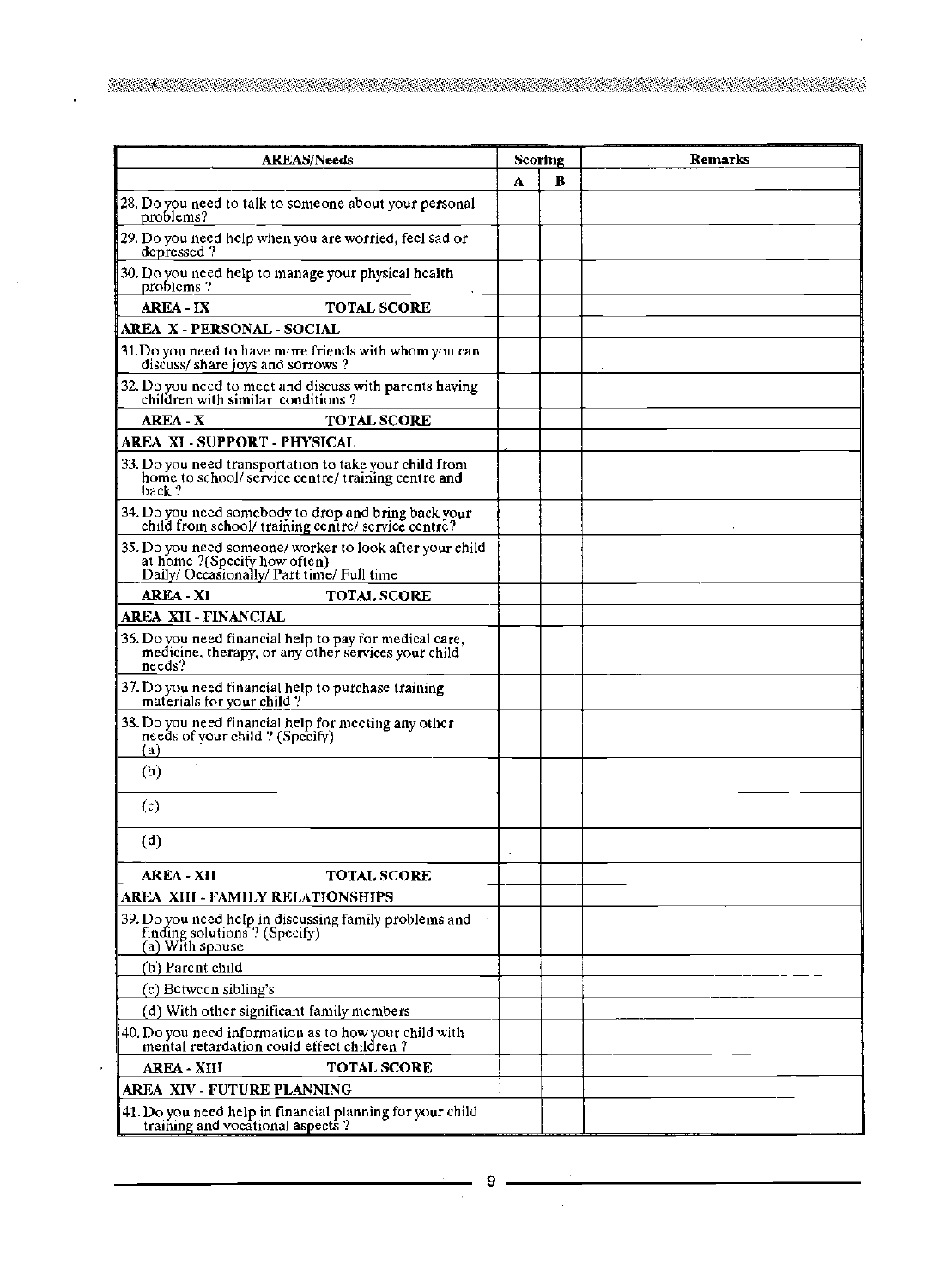| <b>AREAS/Needs</b>                                                                                                                       |   | Scoring | <b>Remarks</b> |
|------------------------------------------------------------------------------------------------------------------------------------------|---|---------|----------------|
|                                                                                                                                          | А | в       |                |
| 42. Do you need information on how to transfer your<br>property/savings accounts/ pensionary benefits to your<br>child after your death? |   |         |                |
| <b>AREA - XIV</b><br><b>TOTAL SCORE</b>                                                                                                  |   |         |                |
| AREA XV - GOVERNMENT BENEFITS AND<br><b>LEGISLATION</b>                                                                                  |   |         |                |
| 44. Do you need information on various government<br>benefits for persons with mental retardation and their<br>families?                 |   |         |                |
| $\vert$ 45. Do you need information on the legislation for persons<br>with mental retardation?                                           |   |         |                |
| <b>AREA XV</b><br><b>TOTAL SCORE</b>                                                                                                     |   |         |                |

| Child's Name            | ÷               | Date: |
|-------------------------|-----------------|-------|
| Parent's Name           | ÷               |       |
| Relationship with child | : Mother/Father |       |
| <b>GOALS:</b>           |                 |       |
|                         |                 |       |
|                         |                 |       |
|                         |                 |       |
|                         |                 |       |
|                         |                 |       |
|                         |                 |       |
|                         |                 |       |

10 \_\_\_\_\_\_\_\_\_\_\_\_\_\_\_\_\_\_\_\_\_\_\_\_\_\_\_\_\_\_\_\_\_\_\_\_\_\_\_\_\_\_\_\_  $\bar{z}$ 

J.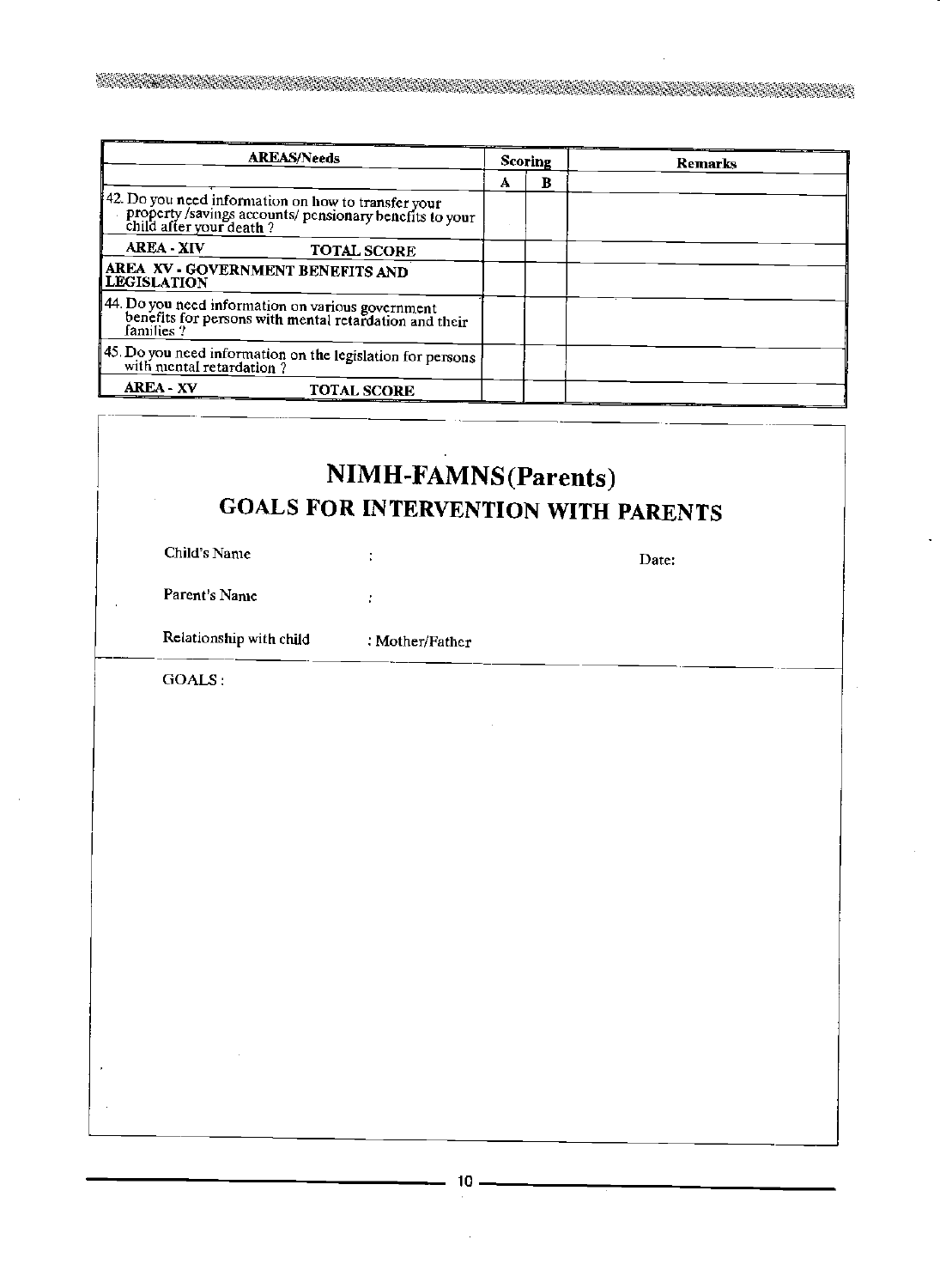### NIMH-FAMNS (Parents) Parent Needs Profile

Parent's Name: \_\_\_\_\_\_\_\_\_\_\_\_\_\_\_\_\_\_\_\_\_\_\_\_\_\_\_\_\_\_\_\_\_\_\_\_\_ Child's Name: —

-1

(Mother/Father)

| <b>AREAS</b>                                   | <b>Total possible</b><br>Scores | Dt:<br>$A^*$ | Dt:<br><b>Obtained Score</b><br>$R*$ |
|------------------------------------------------|---------------------------------|--------------|--------------------------------------|
| 1. Information Condition                       | 12                              |              |                                      |
| 2. Child Management                            | 16                              |              |                                      |
| Facilitating Interaction<br>3.                 | 20                              |              |                                      |
| Services<br>4.                                 | 10                              |              |                                      |
| <b>Vocational Planning</b><br>5.               | 02                              |              |                                      |
| Sexuality<br>6.                                | 02                              |              |                                      |
| Marriage<br>7.                                 | 02                              |              |                                      |
| 8 Hostel                                       | 04                              |              |                                      |
| 9. Personal - Emotional                        | 08                              |              |                                      |
| 10. Personal - Social                          | 04                              |              |                                      |
| 11. Support - Physical                         | 06                              |              |                                      |
| 12. Financial                                  | 12                              |              |                                      |
| 13. Family Relationships                       | 10                              |              |                                      |
| 14. Future Planning                            | 04                              |              |                                      |
| 15. Government Benefits & Legislation          | 04                              |              |                                      |
| <b>NIMH-FAMNS (Parents) Grand Total Scores</b> | 116                             |              |                                      |

A\* PRE-INTERVENTION SCORES

Bt POST-INTERVENTION SCORES

11 $\bar{z}$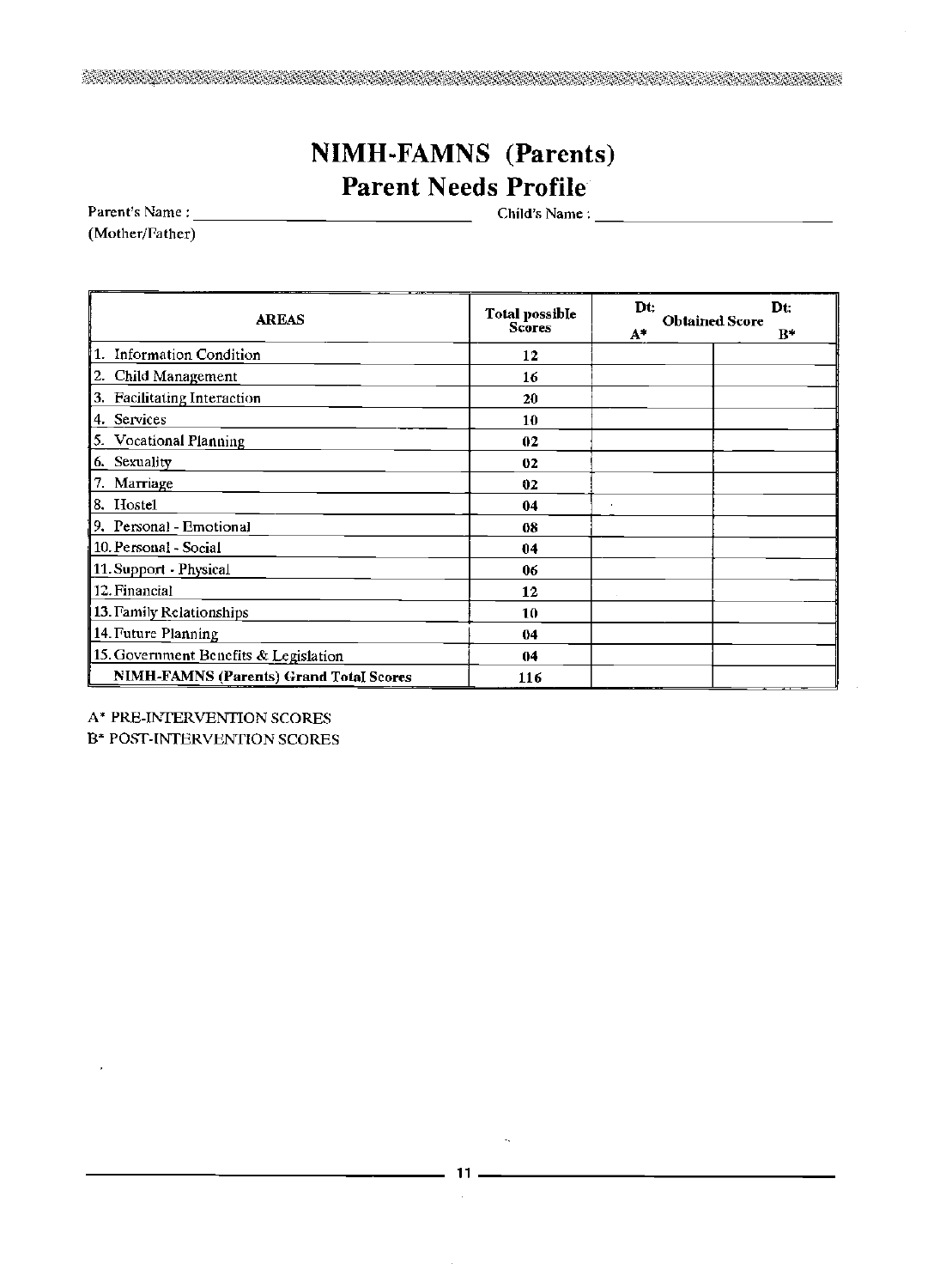

#### NIMH FAMNS (Parents) PARENT NEEDS PROFILE

A: PRE-INTERVENTION **B: POST-INTERVENTION**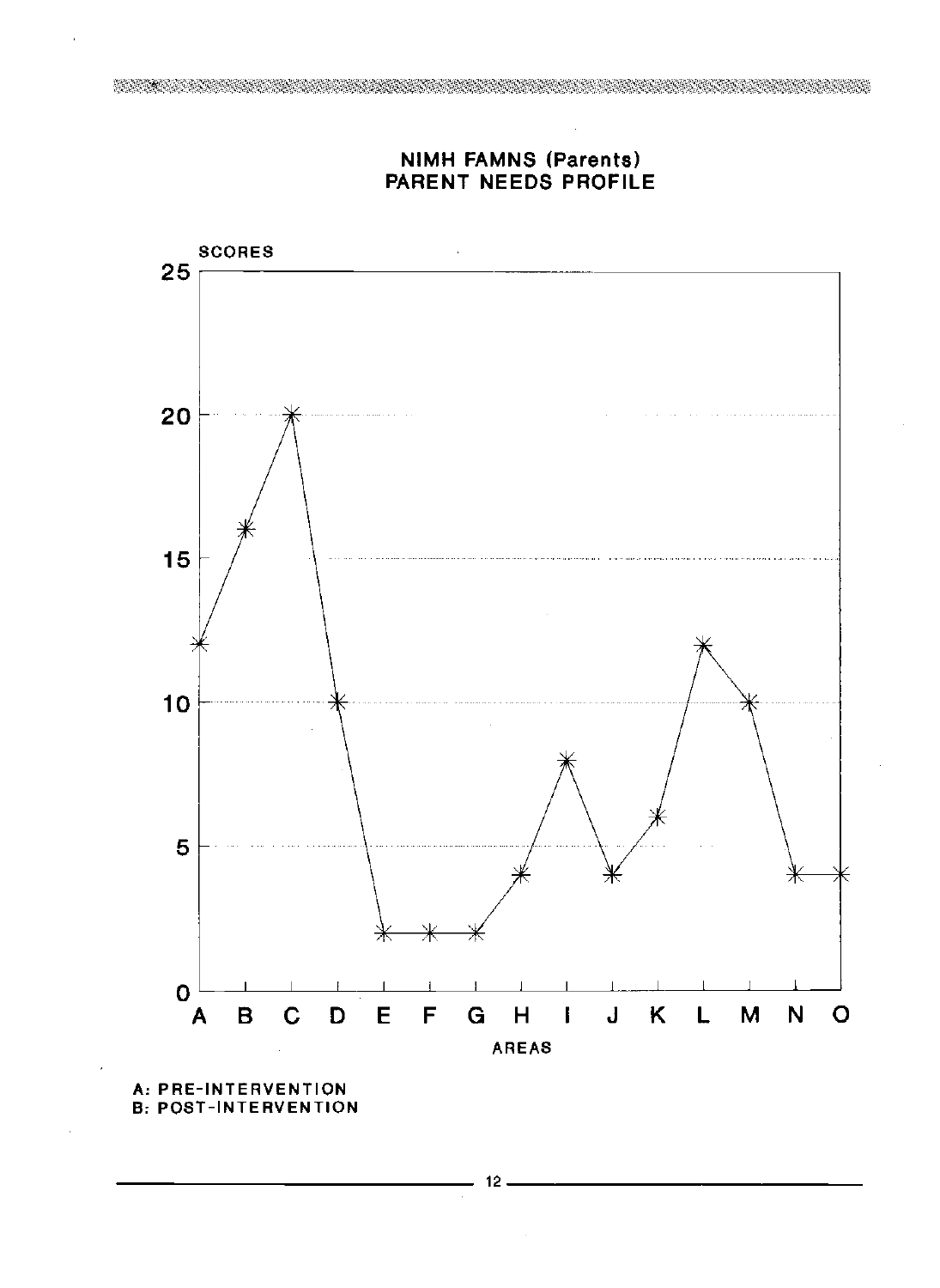### NIMH FAMILY NEEDS SCHEDULE (Siblings) NIMH-FAMNS(Siblings)

| RESPONDENT CHARACTERISTICS         |                       | $\text{DATE}:$ |
|------------------------------------|-----------------------|----------------|
| Name:                              |                       |                |
| Relationship with the index child: | <b>Brother/Sister</b> |                |
| $A$ ge:                            | Education:            | Occupation:    |
| Address for correspondence :       |                       |                |

#### Scoring: ENTER 2 IF NEED IS "VERY MUCH"  $\Lambda$  PRE-INTERVENTION SCORES ENTER 1 IF NEED IS "LITTLE" B POST-INTERVENTION SCORES ENTER 0 IF NEED IS "NO NEED"

NEEDS Scoring Remarks 1. Do you need information about your sibling's condition or disability? 2. Do you need information on what your sibling will be able to do/ and will not be able to do? 3. Do you need information on how to manage your sibling's? (Specify)<br>(a) Problem behaviours (h) Skill training (c) Vocational training (d) Any other 4. Do you need information for the following: (a) Professionals for meeting specific needs of sibling (h) Availability of services (c) Training materials (d)Anyothers 5. Do you need information on how to explain your sibling's condition to others ? (Specify) (a) Your spouse (b) Other sibling's (c) Significant others in the family (d) Neighbours (e) Friends (f) Any other 6. Do you need information about programmes organized for the non-handicapped siblings for rehabilitation of persons with mental retardation ? 7. Do you need help in deciding whether to admit or not to admit your sibling with mental retardation in a hostel 8. Do you need more time to self? (Specify) (a) To study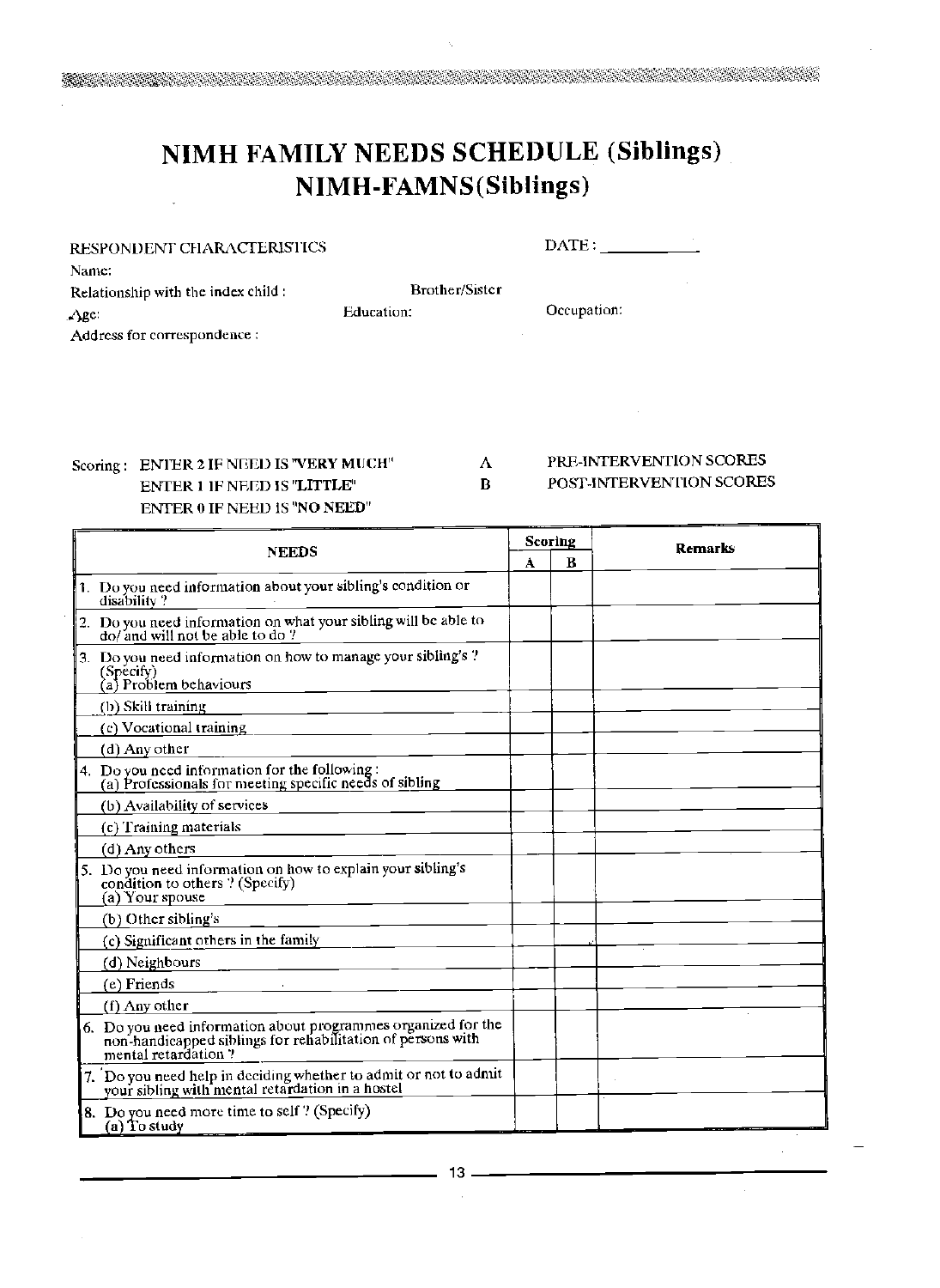| NEEDS                                                                                                         | Scoring<br><b>Remarks</b> |   |  |
|---------------------------------------------------------------------------------------------------------------|---------------------------|---|--|
|                                                                                                               | А                         | B |  |
| (b) To play                                                                                                   |                           |   |  |
| (c) To socialize to spend time with others                                                                    |                           |   |  |
| (d) Any other                                                                                                 |                           |   |  |
| 9. Because of having a sibling with mental retardation, do you need help in planning for your future $\eta$   |                           |   |  |
| 10. Do you need help so that your parents spend time with all children equally?                               |                           |   |  |
| 11. Do you need help so that your parents have normal<br>expectations about your achievements?                |                           |   |  |
| 12. Do you need help in managing family problems related to:<br>(a) Your Spouse                               |                           |   |  |
| (b) Between your parents                                                                                      |                           |   |  |
| (c) Between parents and siblings with mental retardation                                                      |                           |   |  |
| (d) Between siblings                                                                                          |                           |   |  |
| (e) With other significant family members                                                                     |                           |   |  |
| 13. Do you need information on how to cheer up your parents<br>when they feel sad?                            |                           |   |  |
| 14. Do you need information on how to make the community<br>aware and accept persons with mental retardation? |                           |   |  |
| 15. Do you need information on various government benefits for<br>your sibling and the family?                |                           |   |  |
| <b>TOTAL SCORE</b><br><b>NIMH-FAMNS</b> (Siblings)                                                            |                           |   |  |

### NIMH-FAMNS(Siblings) GOALS FOR INTERVENTION WITH SIBLINGS

 $\epsilon$ 

Child's Name : Date:

Sibling's Name:

Relationship with child : Brother/Sister:

المستحسنة والمناوب

سيوني البواريد الوافرون

 $\ddot{\phantom{a}}$ 

GOALS:

 $14 -$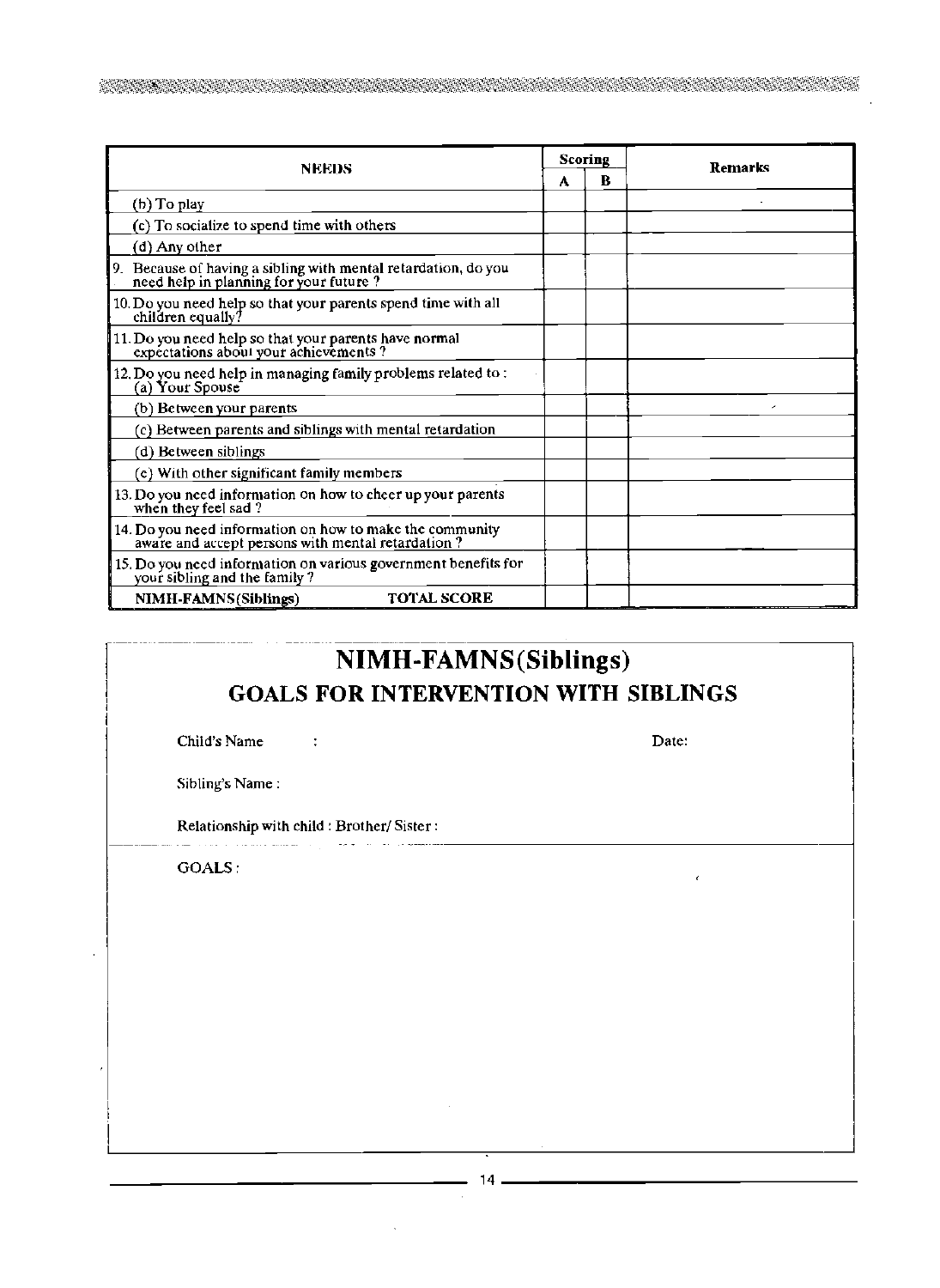### NIMH FAMILY NEEDS SCHEDULE (Grandparents) NIMH-FAMNS (Grandparents)

| RESPONDENT CHARACTERISTICS         |                         | $\text{DATE}$ : |
|------------------------------------|-------------------------|-----------------|
| Name:                              |                         |                 |
| Relationship with the index child: | Grandmother/Grandfather |                 |
| Age:                               | Education:              | Occupation:     |
| Address for correspondence:        |                         |                 |
|                                    |                         |                 |

### Scoring: ENTER 2 IF NEED IS "VERY MUCH" A PRE-INTERVENTION SCORES<br>ENTER 1 IF NEED IS "LITTLE" B POST-INTERVENTION SCORES ENTER 0 IF NEED IS "NO NEED"

ENTER 1 IF NEED IS "LITTLE" B POST-INTERVENTION SCORES

| <b>NEEDS</b>                                                                                                                  |  | Scoring | <b>Remarks</b> |  |
|-------------------------------------------------------------------------------------------------------------------------------|--|---------|----------------|--|
|                                                                                                                               |  | в       |                |  |
| 1. Do you need information about your grandchild's condition<br>or disability?                                                |  |         |                |  |
| 2. Do you need information on what your grandchild will be able to do/ and will not be able to do?                            |  |         |                |  |
| 3. Do you need information on the services that are presently<br>available for your grandchild?                               |  |         |                |  |
| 4. Do you need information on how to manage/train your<br>grandchild in:<br>(a) Language and communication                    |  |         |                |  |
| (b) Skill training                                                                                                            |  |         |                |  |
| (c) Problem behaviours management                                                                                             |  |         |                |  |
| (d) Vocational training                                                                                                       |  |         |                |  |
| (e) Any other (Specity)                                                                                                       |  |         |                |  |
| 5. Do you need information in how to involve yourself in<br>meeting the needs of the the family?                              |  |         |                |  |
| 6. Do you need help when you are worried, feel sad or<br>dcoressed?                                                           |  |         |                |  |
| 7. Do you need help so that your children spend more time with<br>vou?                                                        |  |         |                |  |
| 8. Do you need a home helper to look after your grandchild?                                                                   |  |         |                |  |
| $\vert$ 9. Do you need more time to self?                                                                                     |  |         |                |  |
| 10. Do you need financial help to pay for medical care, medicine, therapy, or other services to meet your grandchild's needs? |  |         |                |  |
| 11. Do you need help in seeking cooperation from professionals<br>for the habilitation of your grandchild?                    |  |         |                |  |
| 12. Do you need help in managing family problems related to :<br>(a) Your spouse                                              |  |         |                |  |
| (b) Between parents of mentally retarded child                                                                                |  |         |                |  |
| (c) Between the parents and child with mental retardation                                                                     |  |         |                |  |
| (d) Between siblings and child with mental retardation                                                                        |  |         |                |  |